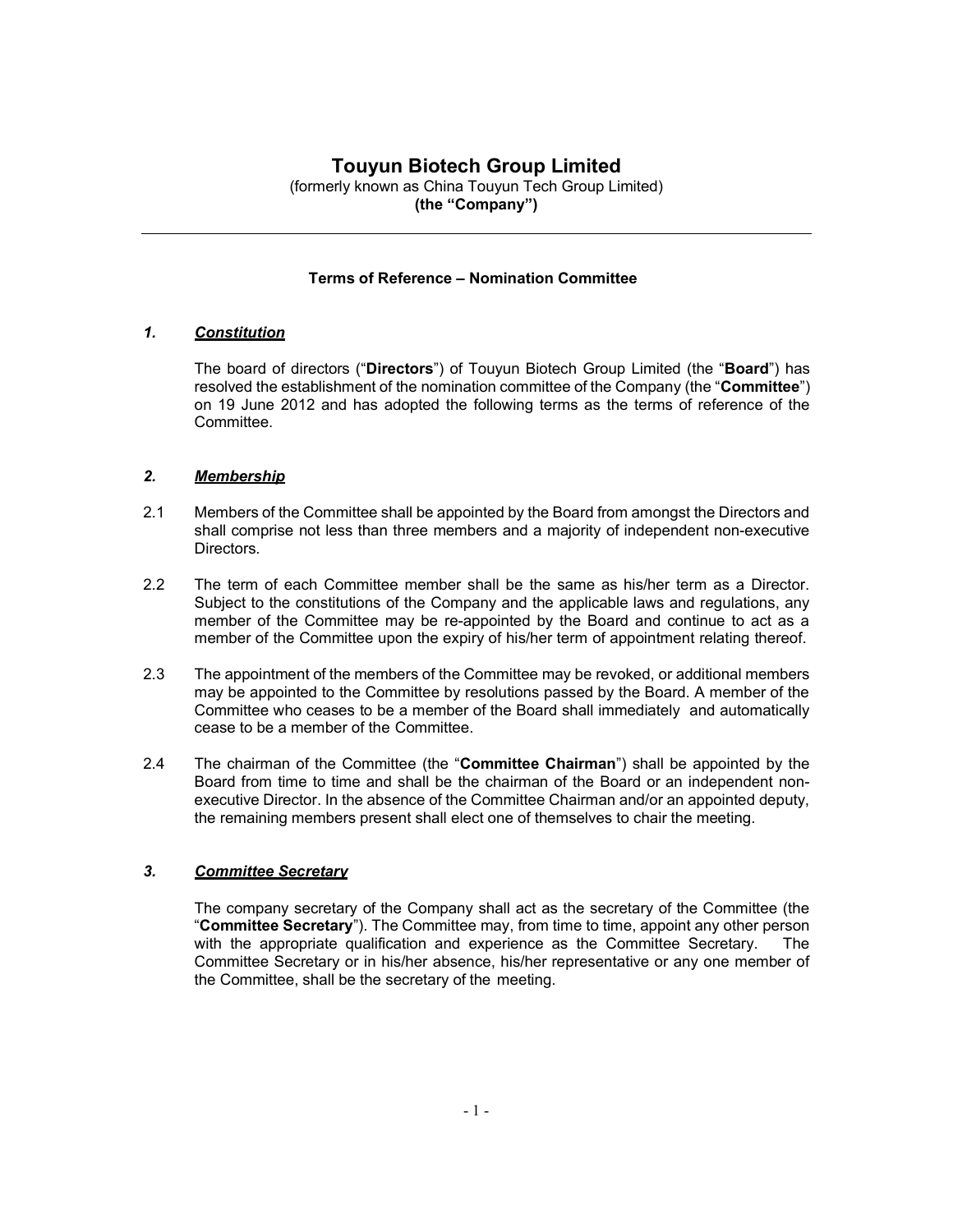# 4. **Frequency of Meetings**

- 4.1 Meetings shall be held as and when appropriate, but at least once a year.
- 4.2 The Committee Chairman shall convene a meeting upon request by any member of the Committee.

# 5. Conduct of Meetings

- 5.1 Unless specified by these terms of reference, meetings and proceedings of the Committee shall be governed by the Company's bye-laws regulating the meetings and proceedings of the Directors.
- 5.2 Unless otherwise waived by all members of the Committee, notice of each meeting confirming the venue, time and date together with an agenda of items to be discussed, shall be forwarded to each member of the Committee no later than 3 working days before the date of the meeting in person orally or in writing or by telephone or by email or by facsimile transmission at the telephone or facsimile or address or email address from time to time notified to the Committee Secretary by such Committee member or in such other manner as the Committee members may from time to time determine. Any notice given orally shall be confirmed in writing as soon as practicable and before the meeting. Supporting papers shall be sent to Committee members and to other attendees as appropriate, at the same time.
- 5.3 The quorum of the Committee shall be any two members of the Committee. Meetings could be held in person, by telephone or by video conference. A duly convened meeting of the Committee at which a quorum is present shall be competent to exercise all or any of the authorities, powers and discretions vested in or exercisable by the Committee.
- 5.4 Resolutions of the Committee at any meetings shall be passed by a majority of votes of the members of the Committee present. Subject to compliance with the Rules Governing the Listing of Securities on The Stock Exchange of Hong Kong Limited (the "Listing Rules") and the applicable laws and regulations, a resolution in writing signed by all the members of the Committee shall be as valid and effectual as if it had been passed at a meeting of the Committee duly convened and held.
- 5.5 The Committee may invite any member of the management of the Company (the "Management"), any Director, external advisers or any other persons to attend all or part of any meetings as the Committee considers appropriate, notwithstanding that the aforementioned persons shall not have a right to vote at such meetings.

# 6. Annual General Meetings

The Committee Chairman, or in his/her absence, another member of the Committee, or failing which his/her duly appointed alternate shall attend the annual general meetings of the Company and be available to answer questions thereat on the Committee's activities and its responsibilities.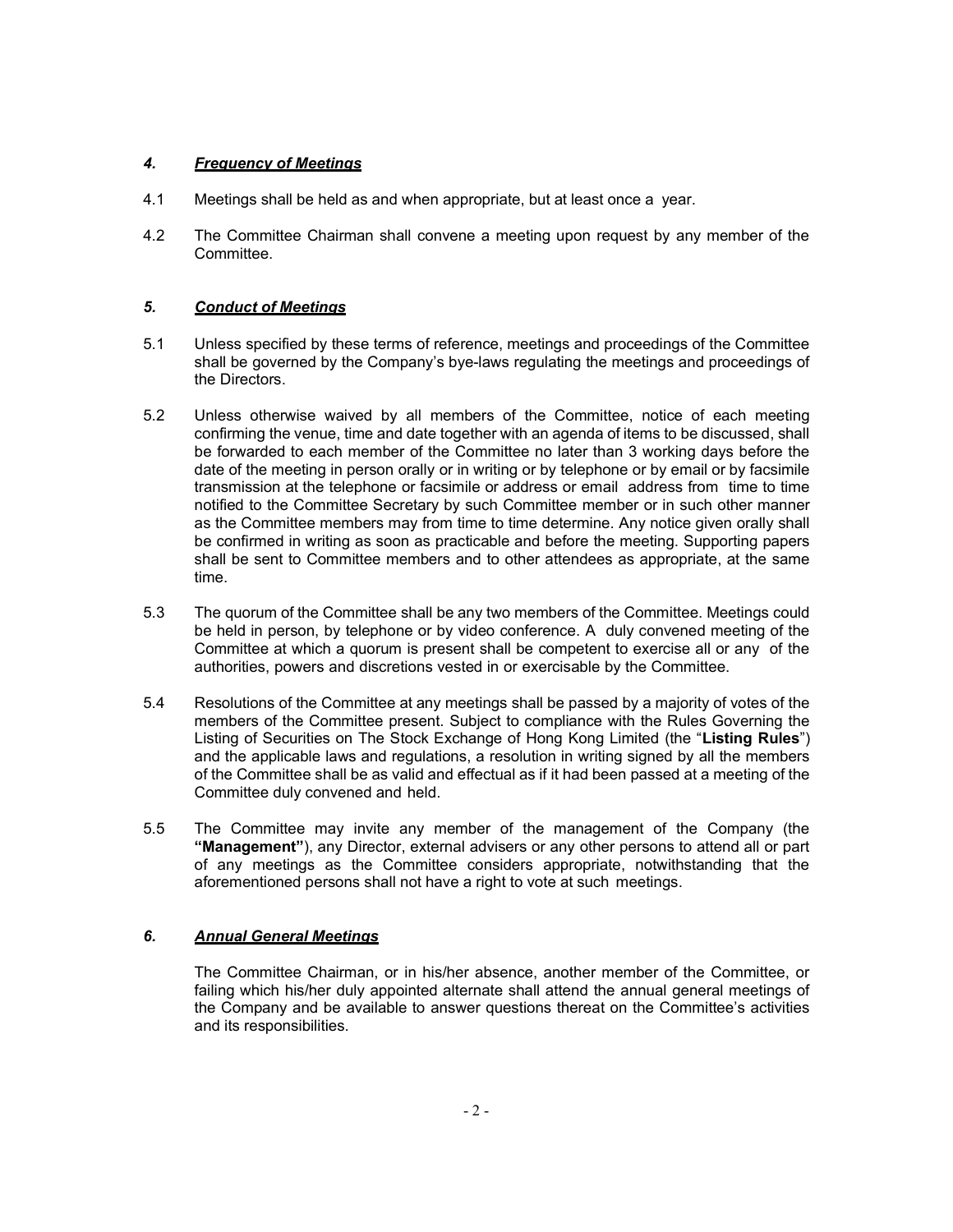### 7. Authority

- 7.1 The Committee is authorised by the Board to investigate any activity within its terms of reference. It is authorised to seek any information it requires from any employee and all employees are directed to co-operate with any request made by the Committee.
- 7.2 The Committee is authorised by the Board to obtain outside legal or other independent professional advice and to secure the attendance of outsiders with relevant experience and expertise at meetings of the Committee if it considers necessary.
- 7.3 The Management is obliged to supply the Committee with adequate information in a timely manner, in order to enable it to make informed decisions. The information supplied must be complete and reliable. Where a member of the Committee requires more information than is the information provided voluntarily by the Management, the relevant member of the Committee should make additional necessary enquiries. Each member of the Committee shall have separate and independent access to the Management.
- 7.4 The Company shall provide the Committee with sufficient resources to perform its duties. Where necessary, the Committee should seek independent propfessional advice, at the Company's expense, to perform its responsibilities.

### 8. Duties

- 8.1 The duties of the Committee shall include, without limitation, the following:
	- 8.1.1 to review the structure, size, composition (including the skills, knowledge and experience) and diversity of the Board at least annually and make recommendations on any proposed changes to the Board to complement the Company's corporate strategy;
	- 8.1.2 to formulate a policy concerning Board diversity containing measurable objectives set for implementing such policy, review the progress on achieving those objectives;
	- 8.1.3 to review the nomination procedures and the process and criteria for the identification, selection and nomination of candidates for directorship for the Board's approval;
	- 8.1.4 to review the Corporate Governance Report in the annual report for the Board's approval including disclosures on director independence, the policy for the nomination of directors performed by the Committee during the year, a summary of the Diversity of Board Member Policy;
	- 8.1.5 to identify individuals suitably qualified to become Directors and select or make recommendations to the Board on the selection of individuals nominated for directorships when a vacancy occurs on the Board by reason of disqualification, resignation, retirement, death or an increase in the size of the Board;
	- 8.1.6 to make recommendations to the Board on the appointment or re-appointment of the Directors and succession planning for Directors, in particular the chairman and chief executive of the Company;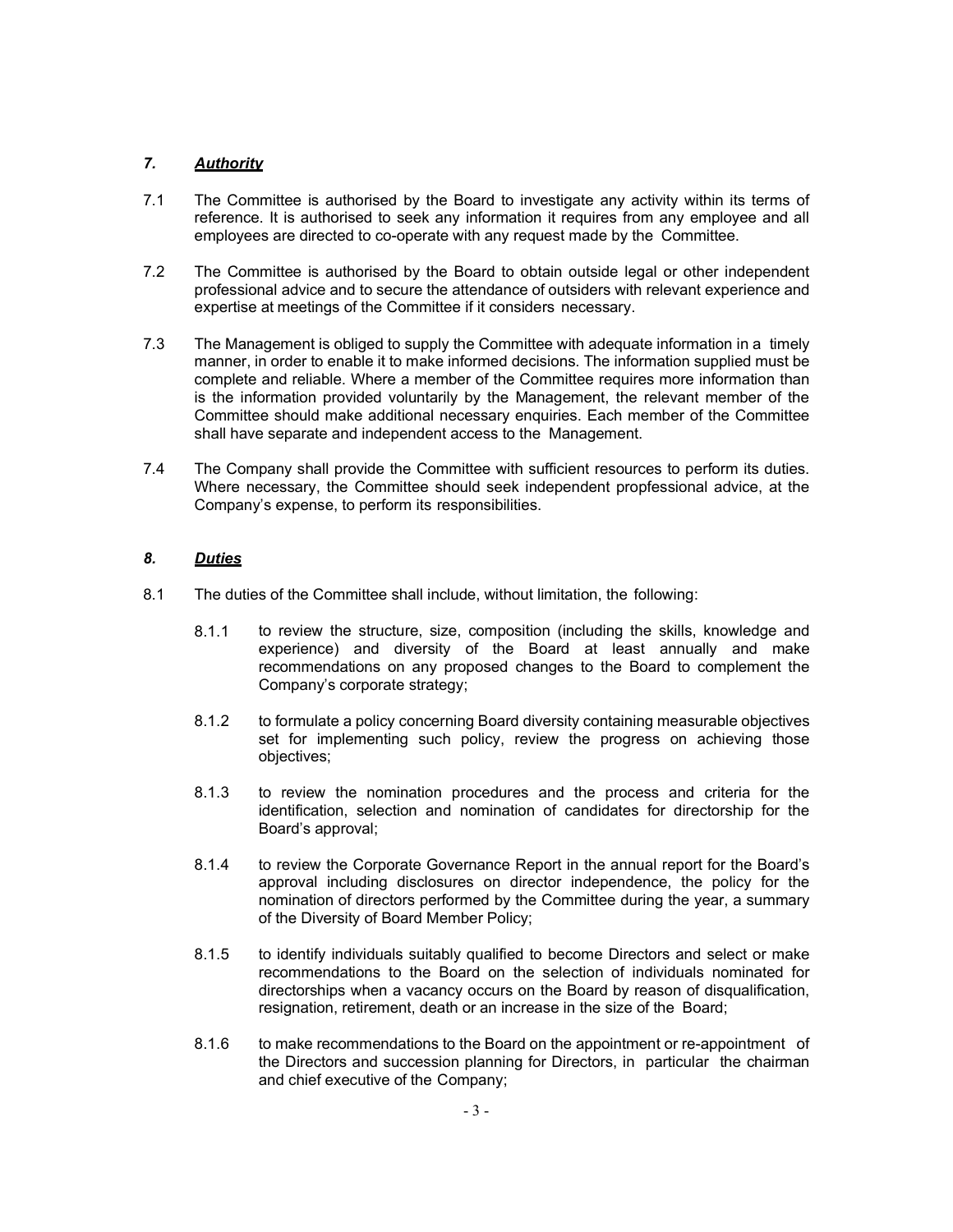- 8.1.7 to consider factors below when it makes recommendation for appointment and reappointment, including but not limited to:
	- a) mix of Board members that promotes diversity of background and experience on the Board;
	- b) competency;
	- c) age of potential/existing Director;
	- d) independence of potential/existing Board member;
	- e) business, technical, or specialised skills and experience of member/potential member;
	- f) ability, time, commitment and willingness of a new member to serve and an existing member to continue service;
	- g) specific value a member/potential member can add to the Board;
	- h) other factors that the Committee thinks fit;
- 8.1.8 to assess the independence of independent non-executive Directors, having regards to the requirements under the Listing Rules;
- 8.1.9 to ensure that no Director or any of his/her associates is involved in approving his/her or any of his/her associates' nomination; and
- 8.1.10 at least once a year, to review its own performance, constitution and terms of reference to ensure it is operating at maximum effectiveness and recommend any changes it considers necessary to the Board for approval.

#### 9. Reporting Procedures

- 9.1 The Committee Secretary shall, at the beginning of each meeting, ascertain and record the existence of any conflicts of interest and minute them accordingly. The relevant member of the Committee shall not be counted towards the quorum and he must abstain from voting on any resolution of the Committee in which he or any of his associates has a material interest, unless the exceptions set out in note 1 to Appendix 3 of the Listing Rules apply.
- 9.2 Full minutes of the Committee's meetings, all written resolutions of the Committee and individual attendance of members of the Committee, on a named basis, at meetings held during that financial year should be recorded and kept by the Committee Secretary and shall be available for inspection at any reasonable time on prior reasonable notice by any Director.
- 9.3 Draft and final versions of minutes should be sent to all members of the Committee for their comments and records respectively, within a reasonable time after such meetings.
- 9.4 The Committee shall report back to the Board and keep the Board fully informed of its decisions and recommendations, unless prohibited by applicable laws and regulations.